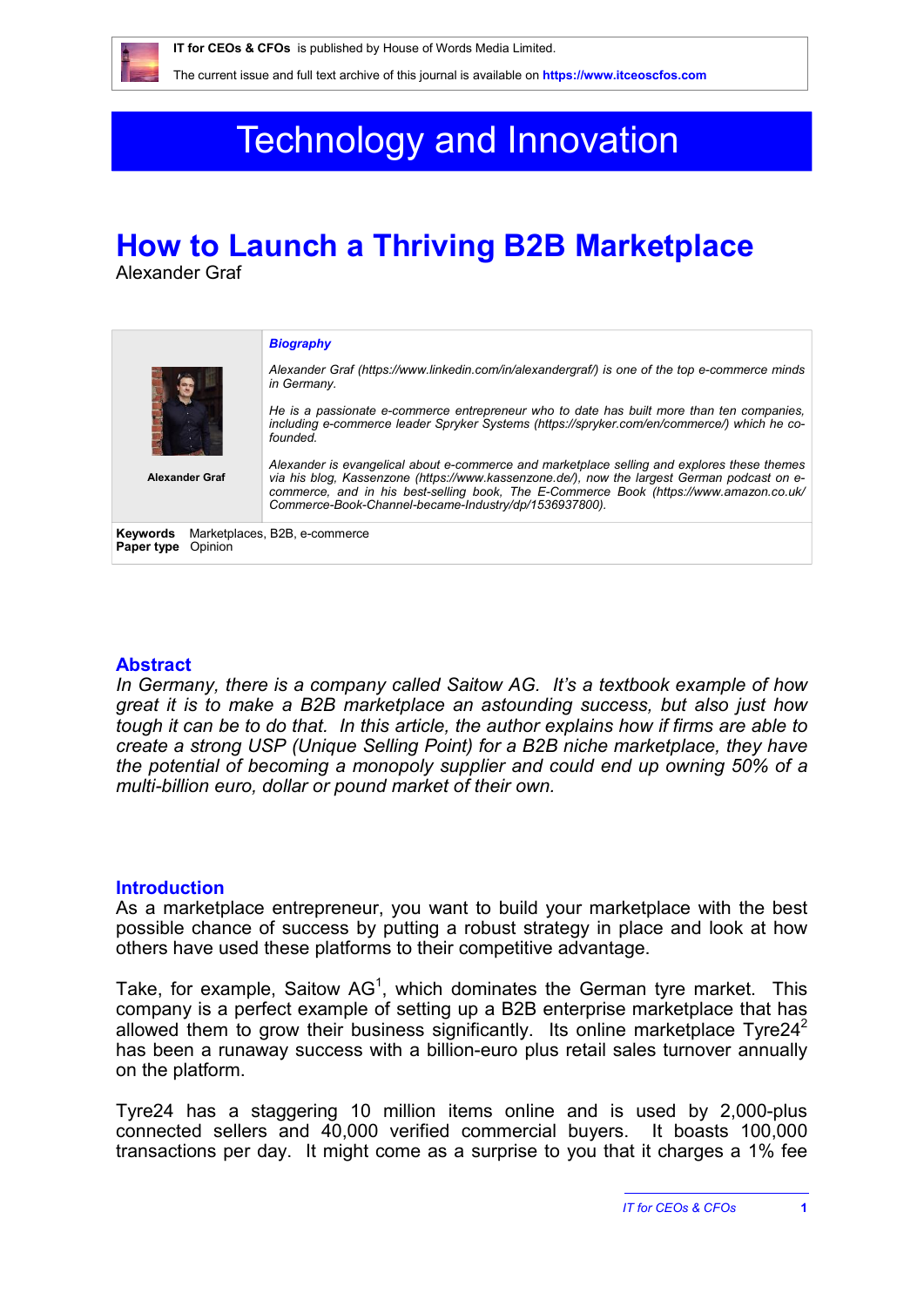

*Technology and Innovation*

per transaction. But the total market for its products in Germany is approximately €2 billion a year.

The big question is, how do you build a marketplace as strong as Tyre24?



### **Building a robust marketplace**

It is essential to have a robust platform and roadmap. Tyre24 has a risk associated with the firm's orders of less than 0.3%. Its platform is technologically innovative, and much work has gone into its planning and expansion.

Tyre24 is now so well established as a brand in Germany it would be tough for any other tyre vendors or buyers such as garages to take them on in the marketplace. The takeaway here is that an enterprise can create a durable USP for itself and rapidly dominate a market with a well-thought-out strategy.

Most B2B sectors are modelled like the tyre market with a few thousand users of a specific product and from ten to a few hundred vendors of the product at most. Therefore most B2B marketplaces, if built correctly, are on the road to a win-win proposition for both vendors and sellers, opening up broader ecosystems and ways of doing business.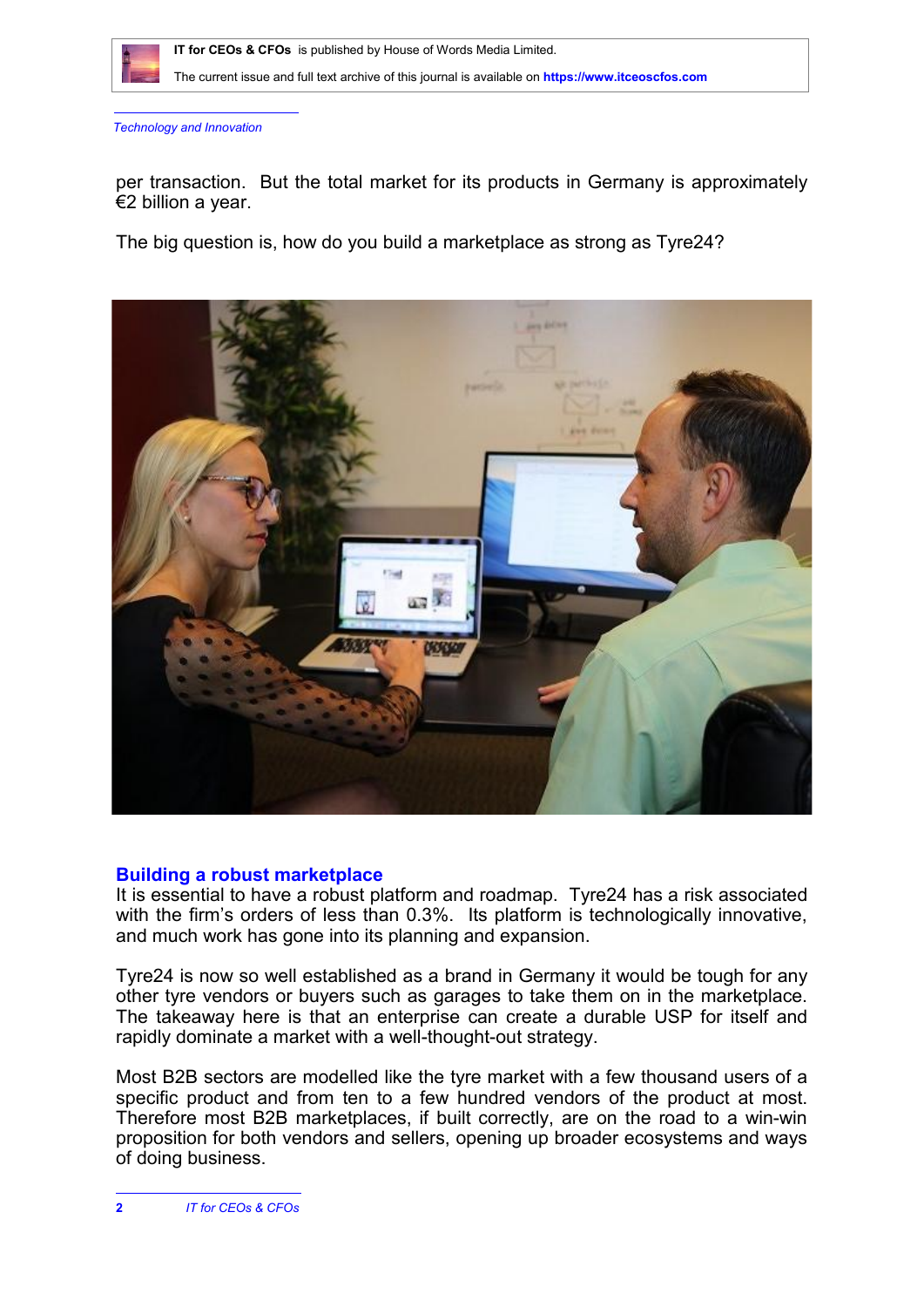

*Technology and Innovation*



# **The components of a booming marketplace**

So, what are the nuts and bolts of a good marketplace? Alvin Roth, a Nobel Prizewinning pioneer in the field of market design, has determined that a thriving market must have three key elements:

- 1. "They must be thick, uncongested, and safe." Thickness for Roth means that there must be enough participants in the market in order for it to prosper.
- 2. Congestion is what happens when markets get too frenetic too fast; there must be a balance between offer and demand.
- 3. Finally, safety is where all the participants in the marketplace feel secure.

To follow Tyre24's lead, you need vendors and sellers willing to cooperate with you to build a solid marketplace. At the same time, you must have a compelling technical proposition to keep everyone on board and allow for rapid expansion.

To retain your success, you must be capable of managing a delicate balance between vendors and sellers. If vendors outweigh demand or vice versa, your marketplace will fail.